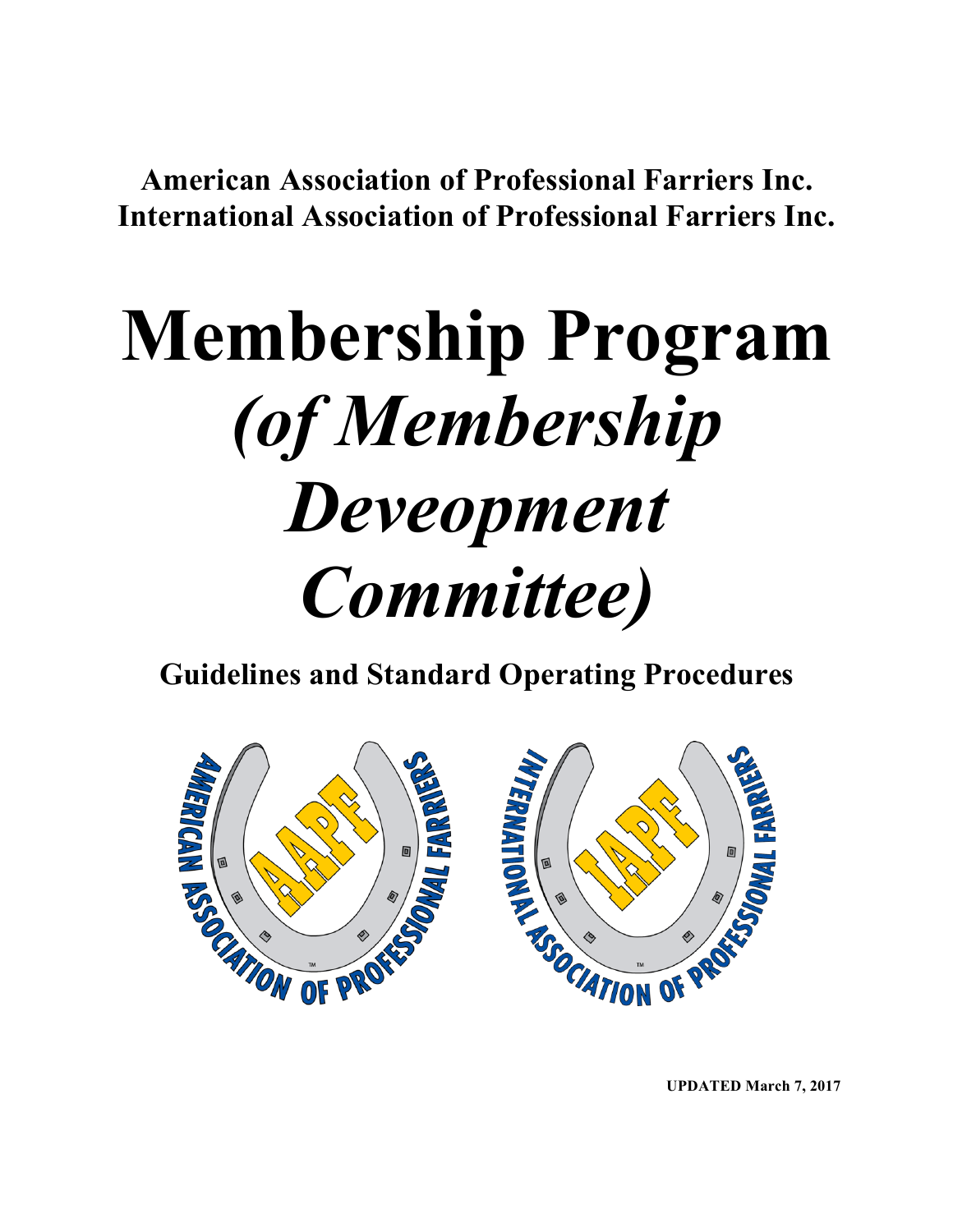# **1. Purpose**

**a.** Develop, support and promote a membership program for the associations (AAPF/IAPF).

# **2. Scope**

- **a.** Recruit and renew farriers as members of the associations who reside in the United States, Canada and all other foreign countries.
- **b.** Use the membership categories established in the Bylaws of the association to create and enhance membership benefits for all members of the association.

## **3. Baselines**

- **a.** The categories of membership shall be:
- (1) REGULAR MEMBER Regular Members shall be Farriers or Veterinarians who have paid dues as prescribed in Article III of the Bylaws, Regular Members shall have full voting rights, may hold office and shall receive full membership benefits as determined by the Board of Directors.
- (2) ASSOCIATE MEMBER Associate Members shall be all other interested individuals, who have paid dues as prescribed in Article III of the Bylaws. Associate Members shall not have voting rights and may not hold office. However they shall receive membership benefits as determined by the Board of Directors.
- (3) REGULAR LIFE MEMBER Regular Life Members shall be Regular Members who have paid a one-time payment of dues as prescribed in Article III of the Bylaws. Their voting rights, opportunity to hold office and membership benefits shall be the same as Regular Members.
- (4) ASSOCIATE LIFE MEMBER Associate Life Members shall be Associate Members who have paid a one-time payment of dues as prescribed in Article III of the Bylaws. Associate Life Members shall not have voting rights and may not hold office. However, they shall receive membership benefits as determined by the Board of Directors.
- (5) REGULAR & ASSOCIATE FOUNDING MEMBER Regular & Associate Founding Membership shall be limited to 30 individuals who have paid dues as prescribed in Article III of the Bylaws. Their voting rights, opportunity to hold office and membership benefits shall be the same as Regular or Associate Members. The cost of "Founding Membership" shall be ½ of the cost of Regular or Associate Membership with a 10-year term. The membership fee shall be paid as a lump sum for the 10-year period.
- (6) STUDENT MEMBER Student Member shall be either a currently enrolled farrier or veterinary school student or graduate within the past twelve (12) months, who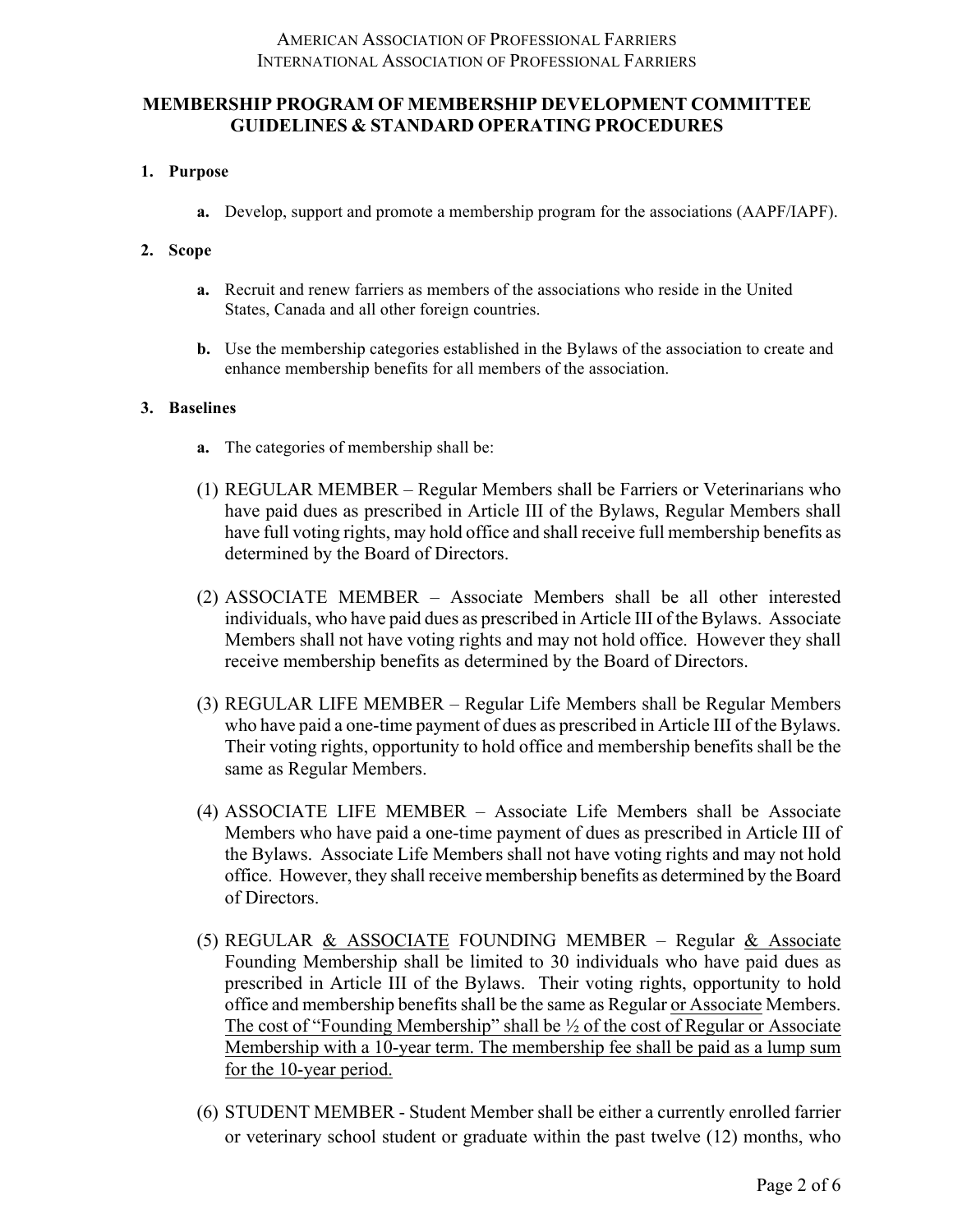have paid dues as prescribed in Article III of the Bylaws. Student Members shall not have voting rights and may not hold office. However, they shall receive membership benefits as determined by the Board of Directors. A special two-year Student membership shall be offered for students graduating from farrier or vet schools where the school owner or instructor is an AAPF/IAPF Regular or Associate member.

- (7) HONORARY MEMBER Honorary Members may be any individual, company or organization nominated by a member in good standing and approved by a majority vote of the Board of Directors. Honorary Members shall pay no dues, have no voting rights and may not hold office. They shall receive membership benefits as determined by the Board of Directors.
- (8) ALLIANCE MEMBERS Alliance Members consist of corporations, organizations, associations and other groups in good standing in a state, region or locality; educational institutions offering equine and/or farrier related programs; or other organizations approved by the Board of Directors. Alliance Members shall have no voting rights and may not hold office. Categories and requirements of Alliance Members shall include:
	- a. Recognized Associations, where the national breed or discipline has competition rules;
	- b. National Associations, where equine-related groups or individuals have formed a national association or organization;
	- c. State/Regional Associations where equine-related groups or individuals have formed an association in a State or region; or
	- d. Educational, where educational institutions, colleges or schools offer farrier and/or equine-related programs.

## **4. Definitions**

- **a. Cost of Annual Membership:** The cost of membership (Regular, Associate or Student) shall be annually established by the Board of Directors.
- **b. Benefits of Membership:** Upon recommendation of the Membership Development Committee, the Board of Directors shall establish a list of membership benefits. Benefits may include product or service discounts, subscriptions, etc. This list shall also be reviewed and approved annually by the Board of Directors.
- **c. Membership Recruitment:** The lifeblood of the association is membership. The association shall always be seeking to find new members. The association shall have a table or booth at as many farrier, veterinarian, and horse owner events as financially possible. Goals for number of new members shall be established annually by the Board of Directors.
- **d. Membership Retention:** The association shall work to have all members renew their membership. Goals for percentage of membership retention shall be established annually by the Board of Directors.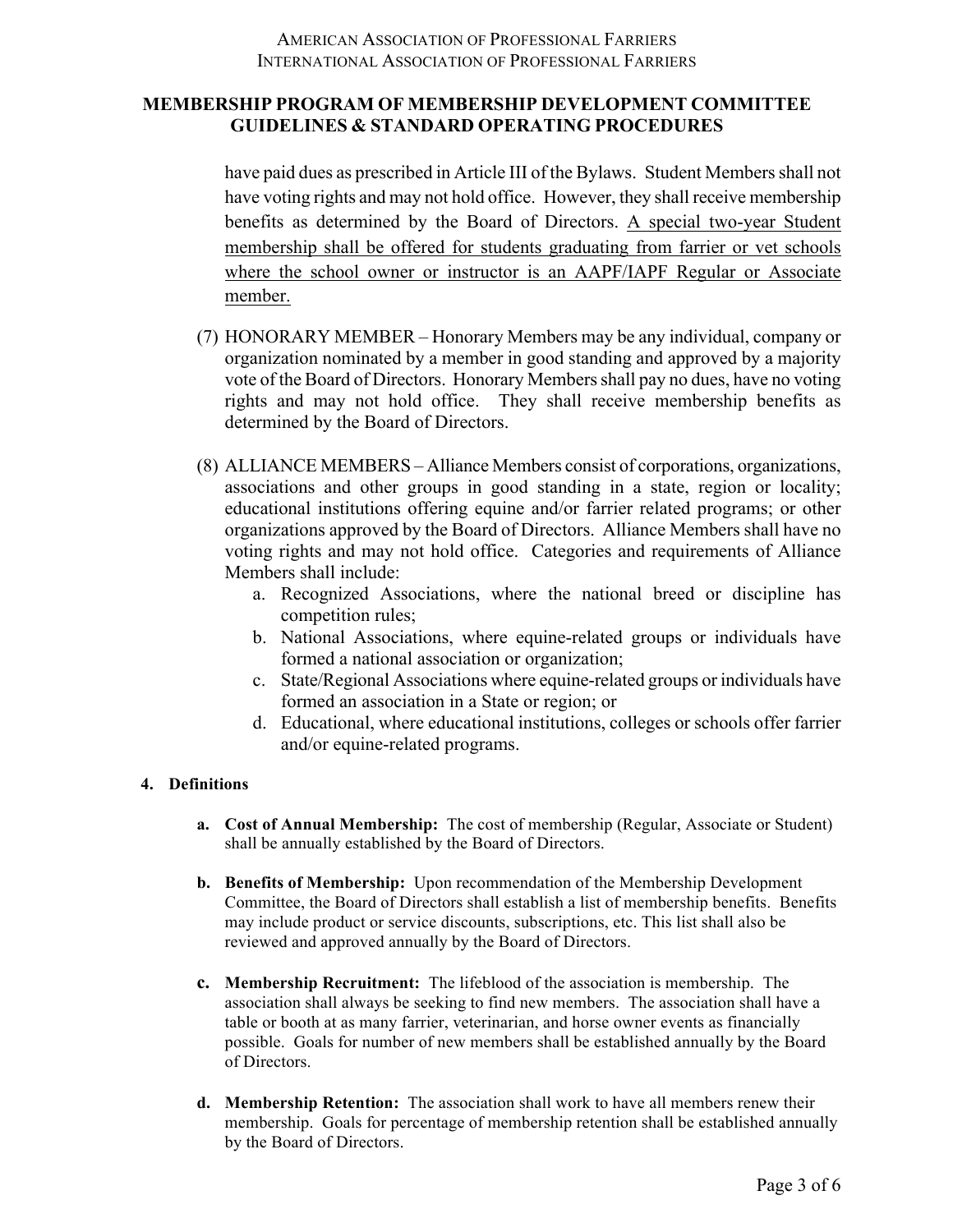**e. Membership Brochure:** The association shall annually produce a brochure which describes the association, including the goals of the association, member benefits, and programming of the association.

#### **5. Membership Recruiting**

**a.** The association shall recognize all current members as goodwill ambassadors and challenge them to recruit new members for the association.

#### **6. Membership Retention**

- **a.** The Membership Development Committee shall solicit the assistance of all members, including the Board of Directors, in the implementation of a membership retention plan.
- **b.** A schedule of reaching out to the membership shall be established and include:
	- **i.** At three to four months of membership a phone call  $(Call \# 1)$  from either the Membership Development Committee, Board of Directors or other member shall be made. The purpose of this call shall be to confirm that the new member is receiving their subscription to the publications included in their membership benefits, has received their membership card, list of member benefits, and has begun the process of earning Continuing Education (CE) credits for the events which they have attended. In addition, the caller should review how the member can view the CE credits being recorded and how this information can be reviewed by the farrier's clients.
	- **ii.** At 12 months of membership, a phone call (Call  $\# 2$ ) from either the Membership Development Committee, Board of Directors, staff, or other members shall be made. A script for this call is provided below.
	- **iii.** Information learned through all calls should be reported to the Chairman of the Membership Development Committee. A monthly report of said calls should be compiled by the Chairman and shared with the Board of Directors. If an action item is learned through the calls, this information should be shared immediately with the Chairman, the President and the Executive Director.
	- **iv.** Schedule of Mailing of Invoices and Calling of Membership

| Month 1 | Month 2 | Month 3    | Month 4 | Month 5      | Month 6 |
|---------|---------|------------|---------|--------------|---------|
| Email   | Mail    | Member Due |         | Mail         | Drop    |
| Invoice | Invoice | Call from  |         | <b>FINAL</b> | Unpaid  |
|         |         | Membership |         | Invoice      | Members |
|         |         | Committee  |         |              |         |

- **v.** Script for Calls
	- **1.** Call  $\#$  1 (3 4 months of membership):
		- **a.** Have you received your new member package, which includes your membership card and identification of membership benefits?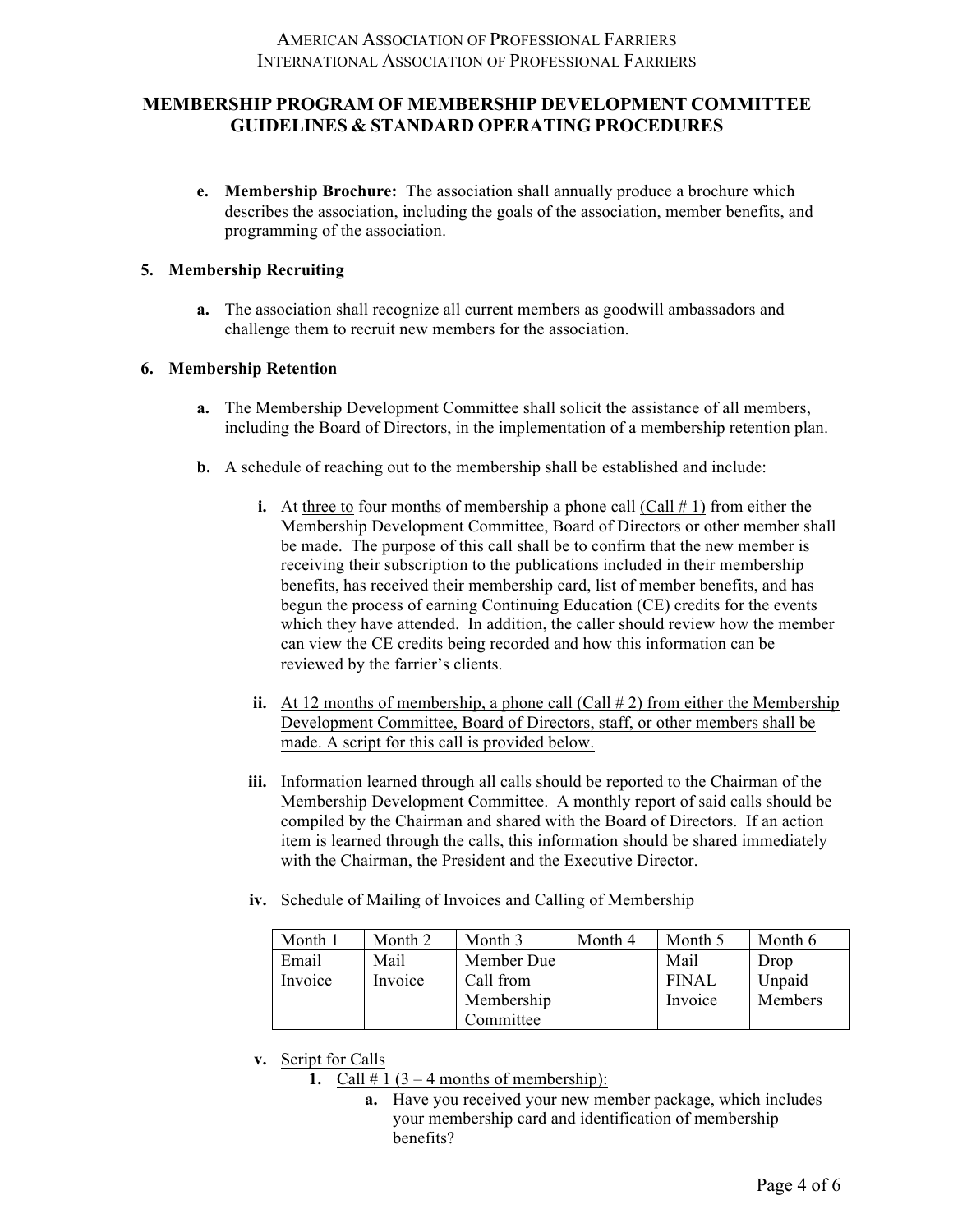- **b.** Have you started earning AAPF Continuing Education (CE) credits?
	- **i.** If yes, do you know how many you have earned?
	- **ii.** Do you know how to find how many you have earned?
	- **iii.** Have you watched webinars and listened to podcasts which are listed on our website?
- **c.** Have you visited the AAPF/IAPF website?
	- **i.** Have you logged onto the member only section?
	- **ii.** Do you need your username and/or password?
- **d.** Have you received your subscription to the *American Farriers Journal*?
- e. Do you have suggestions for improving YOUR association?
- **2.** Call  $\# 2$  (11 12 months of membership):
	- a. Personal dialogue
	- b. What are your plans regarding renewing your AAPF/IAPF membership
	- c. If renewing, will you be sending in a check or do you with to pay with a credit card?
		- i. If check, do you need mailing address?
			- 1. AAPF, PO Box 223661, West Palm Beach, FL 33422
		- ii. If credit card, can I take that information now?
			- 1. CC #
			- 2. Expiration Date
			- 3. Security Code (3 or 4 digits)
			- 4. Is billing address for credit card the same address as we have for your mailing?
				- a. If not, what is billing address for CC?
	- d. If not renewing, can I ask why?
		- i. Costs?
		- ii. Lack of value (Little or no return on investment)?
		- iii. Lack of interest in association?
		- iv. No time to participate?
		- v. Other

#### **7. New Membership Application**

- **a.** A new membership application shall be created by the Membership Development Committee and made available to the current membership, associate members, and through locations which would allow potential members to join the association. Information included on said application shall include:
	- **i.** New Member or Renew Member?
	- **ii.** First Name
	- **iii.** Middle Initial
	- **iv.** Last Name
	- **v.** Gender
	- **vi.** Suffix (Sr., Jr., II, III)
	- **vii.** Date of Birth